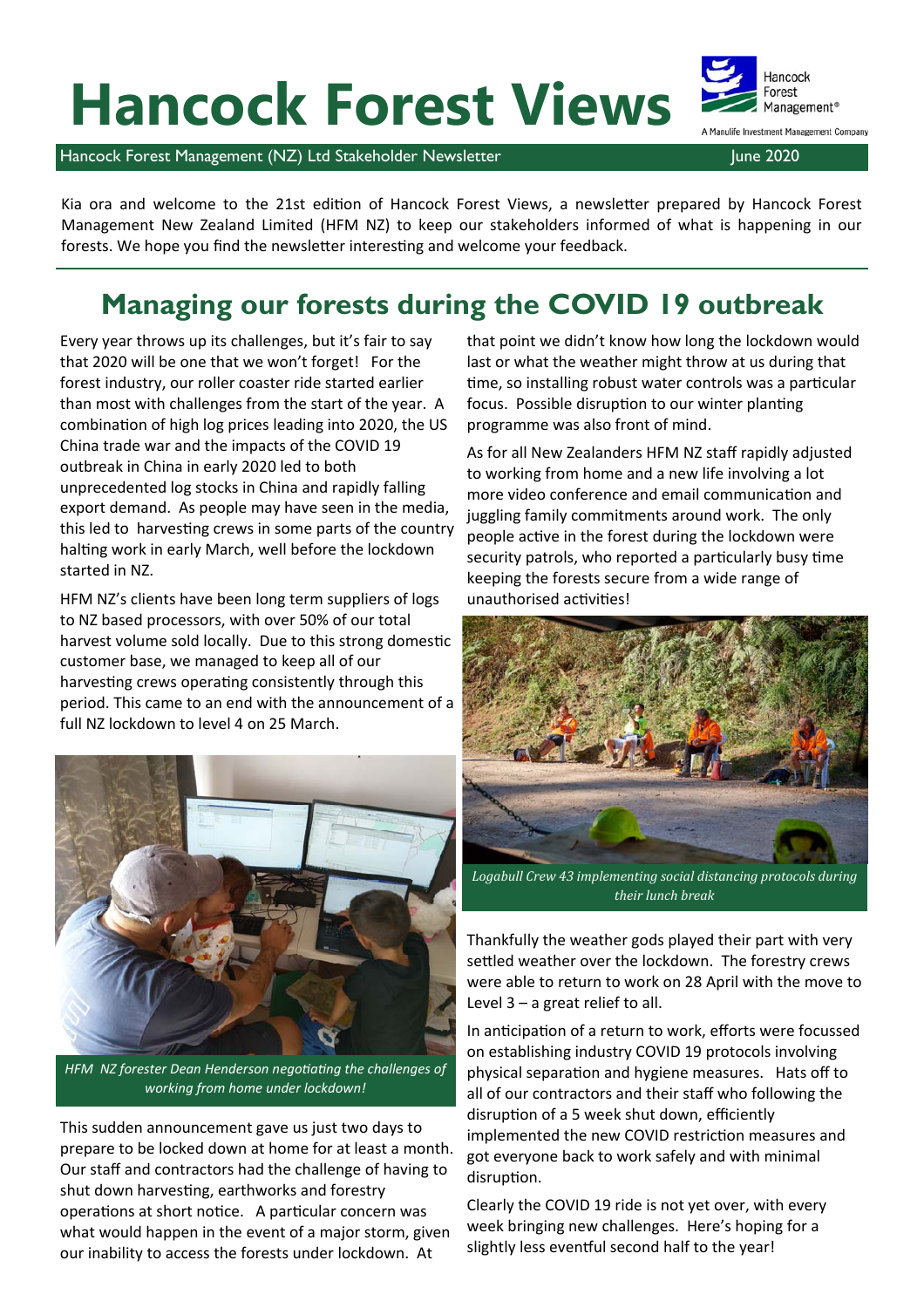

Hochstetter's frog is a primitive frog native to NZ, belonging to the same ancient order of frogs as the endangered Archey's frog, Hamilton's frog and Maud Island frog. Hochstetter's frogs were once widespread across NZ but are now found only in the upper half of the North Island. They are semi-aquatic, living in damp habitat around small upper catchment streams.

HFM NZ has known populations of Hochstetter's frogs in a number of our forests, including Waikawa Forest in the Eastern Bay of Plenty. When planning for harvest in Waikawa, protection of Hochstetter's frog populations was a key consideration. Frog surveys carried out in the past by Department of Conservation (DOC) had confirmed frog presence in a number of gullies in the forest.



*Typical Hochstetter's frog habitat in native riparian areas in Waikawa Forest following harvest of the surrounding pine plantation* 

A management plan was developed with advice from DOC staff. All past areas of confirmed frog habitat were surveyed prior to harvest, along with other gullies with potential habitat in the forest. Locally based

contractors, Tuhoe ki Apanui, carried out all of the surveys. To date, 45 frogs have been identified through survey in the margins of 25 upper catchment streams.



*A Hochstetter Frog in a stream in Waikawa Forest showing both their very small size (the pine needle gives a sense of scale) and their excellent camouflage* 

This includes both populations previously identified by DOC and additional areas identified through our surveys. In Waikawa the frogs were predominantly located within native riparian margins, therefore the key consideration for harvest was to minimise disturbance to these areas. Minimising soil disturbance above these areas was also critical to avoid sediment discharges that could impact frog habitat.

Harvesting contractors Gibbs Logging went the extra mile while harvesting to protect frog habitat as far as practical. The final part of the management plan was to modify the replant boundaries to increase buffers around the frog habitat areas. All of the confirmed frog habitat has been mapped in our GIS mapping system for future reference.

Repeat surveys are planned on completion of replanting to confirm we have achieved our goal of protecting the frog population through the harvest cycle.

## **The great Kinleith Forest clean up**

In our last issue we included an article on our planned 'Kinleith Forest clean up' to coincide with Keep NZ Beautiful week. Over a period of two weeks in September 2019, HFM NZ Central Area staff and contractors were encouraged to clean up illegally dumped rubbish from around Kinleith Forest.

This turned into a collaborative event as HFM NZ's efforts were boosted with help from Oji Fibre Solutions and the Tokoroa Country Women's Institute. The South Waikato District Council generously arranged for free dumping and their contractor DG Solutions donated their time to open the landfill gates just for the clean up.

HFM NZ staff and contractors got right behind the initiative with most crews cleaning up forest entrances in the vicinity of their work sites.



*BR Harvestings Crew 3—winners of the crew clean up challenge* 

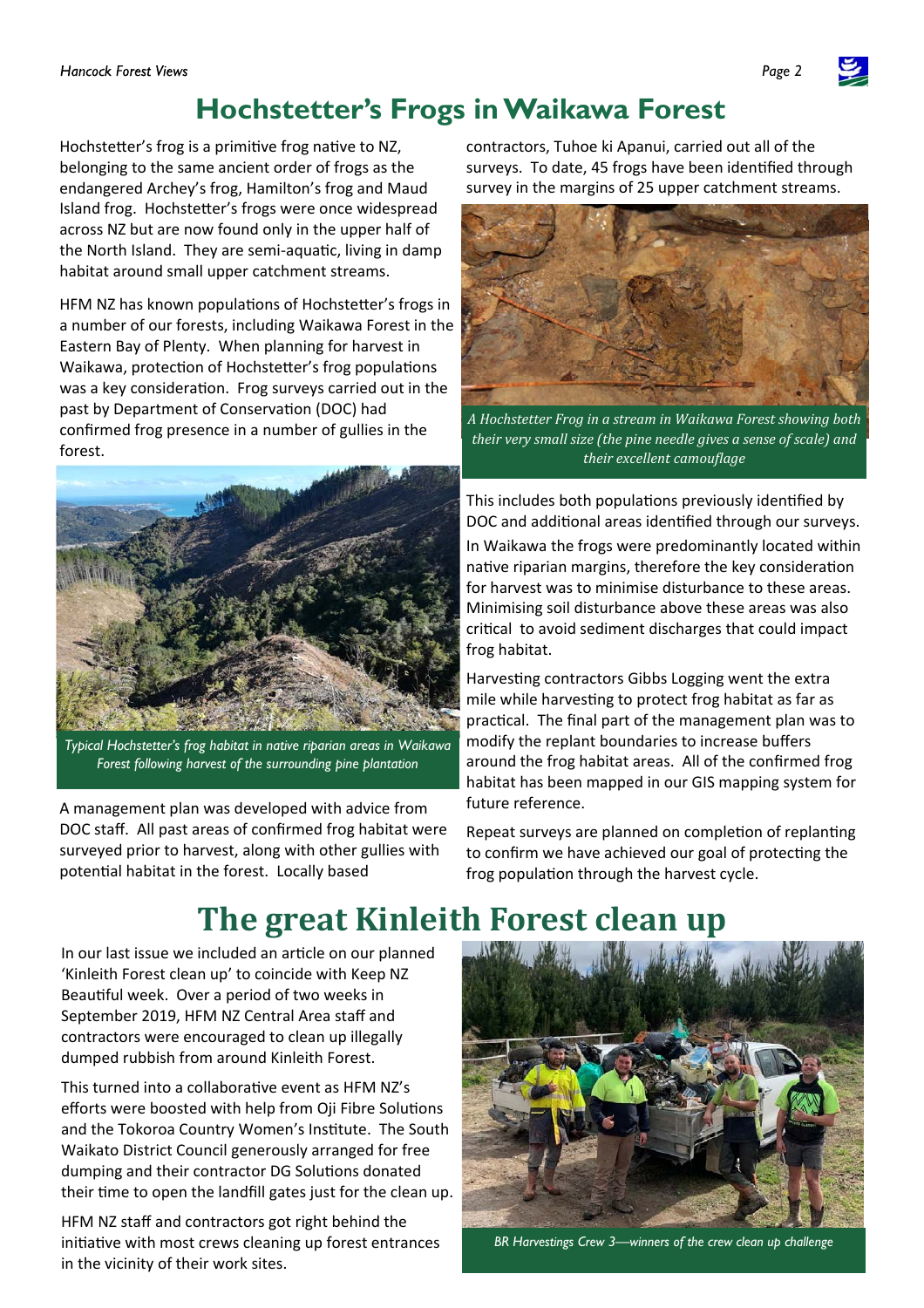#### **Hancock Forest Views**

#### *Contd from previous page...*

In total, over six tonnes of general waste was collected and taken to the Tokoroa landfill, along with a significant volume of scrap metal, whiteware, tyres and other waste that was separated and recycled.

Sadly, illegal dumping is an ongoing challenge in our forests with no end to the problem in sight but the clean‐up was a great way to make a visible difference.

A big thank you to all who took part and the South Waikato District Council for their support. The Kinleith clean up is set to become an annual event in the HFM NZ Central Area calendar to play our part in combatting the issue.



*HFM NZ contractor Sean Clarke donated his time and truck to load and transport rubbish to the Tokoroa Landfill.* 

### **NZ Association of Resource Management conference**

For three days in October 2019, 180 delegates from around the country, representing every regional and unitary council in New Zealand, descended on Northland for the annual New Zealand Association of Resource Management (NZARM) conference.

The conference, hosted by Northland Regional Council, was themed around 'Change at pace and scale' with a focus on the looming changes to freshwater management and how we must adapt to climate change.

The event included a range of speakers, workshops and field trips around the region. HFM NZ hosted delegates in Ngati Hine Forestry Trust's forest land managed by HFM NZ, for the second day of the conference.

The fieldtrip provided delegates the opportunity to learn about recent advancements in the industry including close up views of a self‐levelling cable assist tree felling machine in action. The group visited the worksite of Stokes Logging where a designated area had been set up to allow all them to safely watch the cable assisted harvester in action on an adjacent steep slope.

Machine operator Joe Te Waki was rather surprised to be greeted by a spontaneous round of applause from the

crowd as he stepped out of his machine after his demonstration!

Stokes Logging and HFM NZ staff spoke to conference delegates about forestry in Northland generally and advancements in technology and safety in the industry. Biodiversity management and regulatory developments were other topics of discussion on site.

Well known Northland soil scientist and NZARM member Bob Cathcart also presented to the group. Bob noted that when the NgaƟ Hine forests were established in the 1980s the underlying soils were heavily podzolized by historic kauri forests which acidify the soils and strip nutrients, eventually killing the kauri forest itself and leaving poor growing conditions. Bob noted that one rotation of pine trees has improved the drainage and nutrient characteristics of the soils allowing for broadleaf species to now establish. This in turn provides further options for the landowners for future crops.

Feedback on the forestry field trip was very positive with the delegates particularly enjoying being able to see the latest harvesting technology in action.



*Page 3*